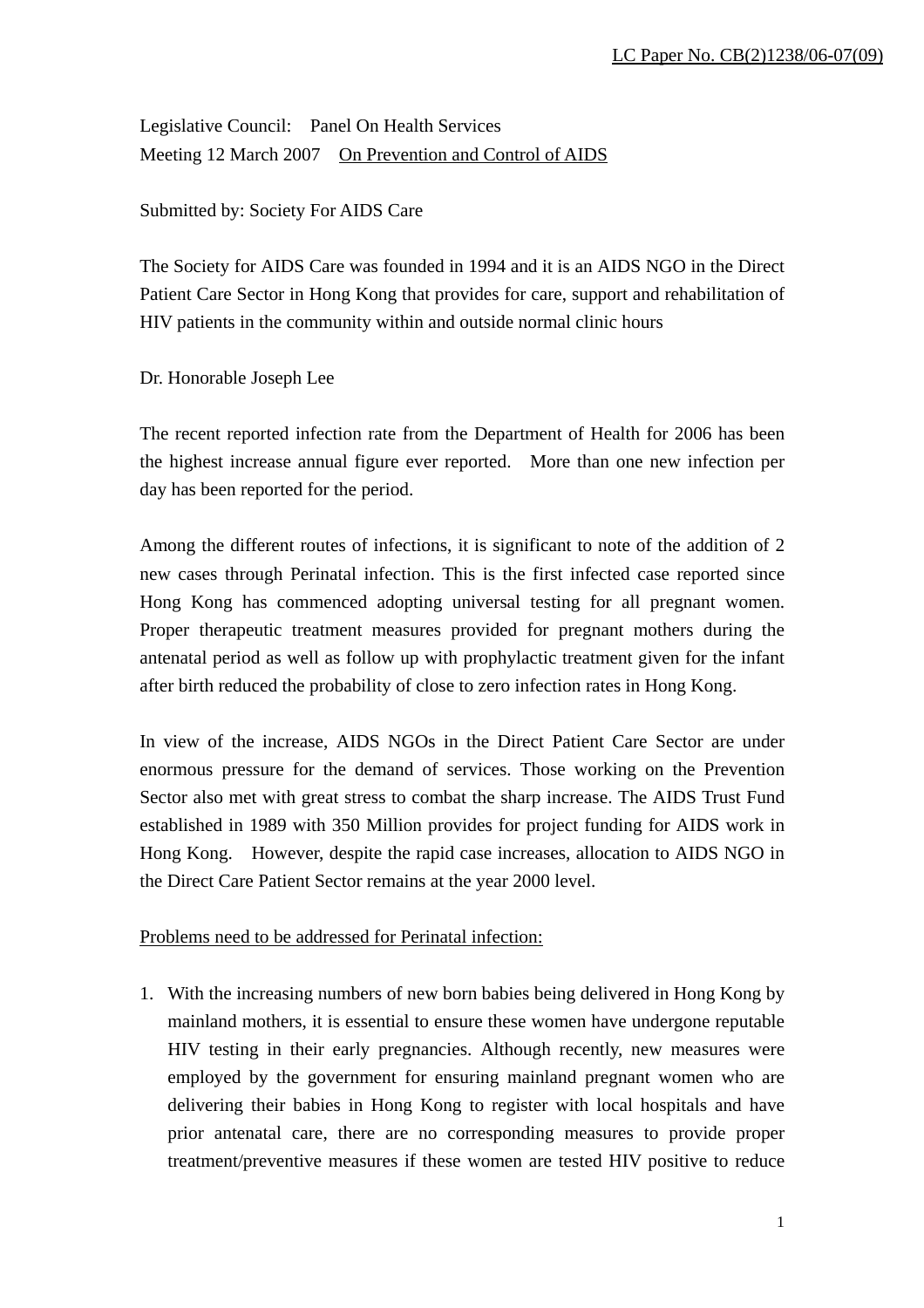possible infection of the new born. Prevention of vertical mother to child infection not only save guard the quality of life for the infant and his/her family but also contribute to a life long saving of medical and relating fees for Hong Kong in a long run.

2. Similar to other married couples, some HIV+ve couples/ +ve individual with –ve partner long for continuation of their family too. In our neighboring countries such as Japan and Taiwan, different preventative safety measures were given to these couples in order to minimize the risk of perinatal infection. These measures include sperm wash and therapeutic family child rearing counseling. Whilst Hong Kong so far has not investigated into these services, some HIV+ve couples/ +ve individual with –ve partner are engaged in high risk pregnancies. It is time for Hong Kong too to provide such facilities so that these couples could no longer need to undertake unnecessary risk. Again, more +ve babies being born will no doubt contribute to huge financial burden to the Hong Kong health and relating services in a long run.

## Funding Problems need to be addressed for Direct Care and Prevention of HIV/AIDS

Reduction of 'Stigma and Discrimination' of AIDS is still something in need to be addressed urgently in Hong Kong. Despite various efforts conducted, many patients are not ready to disclose their positive identity to even their families and partners. Fear of discrimination deter these patients to enjoy the same social rights as the others, as a result, many patients choose to live in isolation, some prefer to break away from their normal social circle and a lot of families are faced with shame, anger and uncertainties of their future lives. AIDS Care NGOs work with each patient on an individual/family basis. Education and targeted programs are provided on better coping skills, encouragement of positive living as well as the importance of adopting safer sex practice to all service users. Successful implementation of these programs by AIDS NGO encourages patients to better care for themselves, their partners and integrate into the community. At the same time, more aggressive AIDS acceptance promotion programs conducted jointly by the government and NGOs to the public are required to contribute to a more harmonious Hong Kong society.

In order to continue to sustain these vital services, a better infrastructure on how the government is committed to support the service deem essential. The current AIDS Trust Fund has a commitment to keep Hong Kong a low prevalent city, however, bounded by its own mandate; it does not seem to be able to response to the need of community more readily in its funding process. Despite the rapid case increases,